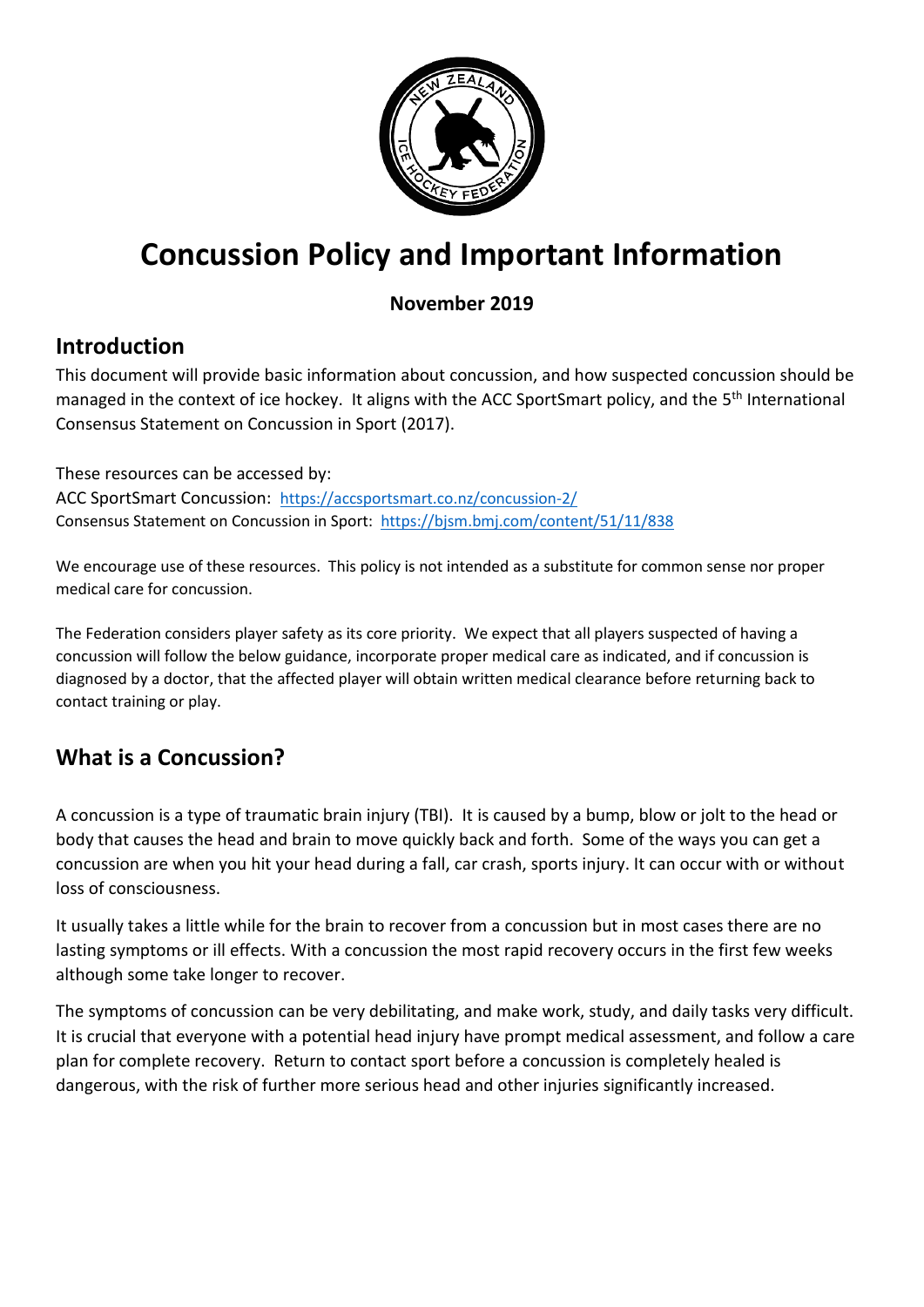#### **What do I need to know?**

This form is designed to provide basic information regarding concussion. For anyone without medical training, the IIHF-endorsed *Concussion Recognition Tool 5* **(CRT5)** is a very useful single page information sheet to aid you if there is a player you are concerned might have a concussion. To further educate yourself, we recommend accessing the ACC SportSmart website.

The CRT 5 can be downloaded as a PDF file at: <https://bjsm.bmj.com/content/51/11/872>

**No one expects you to make the medical diagnosis of concussion, but if you follow the principles below, you can play an important role in making sure a potentially serious head injury is handled properly.**

#### **It is helpful to remember 3 R's for concussion:**

- *1. Recognise* the Signs and Symptoms
- **2. Remove** the Player from Play
- **3. Refer** them to a doctor for assessment

#### **1. Recognise Symptoms of Concussion:**

Symptoms can be varied, and may include; headache, confusion, difficulty concentrating or remembering, balance difficulties, nausea, dizziness, ringing in the ears, becoming light sensitive, sleepiness and excessive fatigue, irritability and mild mood lability. These symptoms may not occur immediately, but set in over several minutes to possibly a few days later.

**2. Remove From Play:** If you are concerned you or someone you know might have a concussion, the first step is to remove yourself (or them) from play, and to get a medical assessment by a doctor promptly. In most cases this should be done within 24 hours, but may need to be done sooner if concerning symptoms are present, as noted below.

Anyone suspected of having concussion shall be removed from the game irrespective of the game situation or anyone involved. This suspicion of concussion surpasses anyone's authority on the bench and player safety is the main priority.

#### **3. Refer to a doctor within 24 hours, or sooner:**

#### **When to see a doctor immediately: If the player has concerning symptoms such as:**

- loss of consciousness, however brief
- vomiting
- slurred speech
- vision changes
- confusion or disorientation
- convulsions or seizures
- memory loss, e.g. being unable to remember what happened before or after the concussion
- drowsiness or difficulty staying awake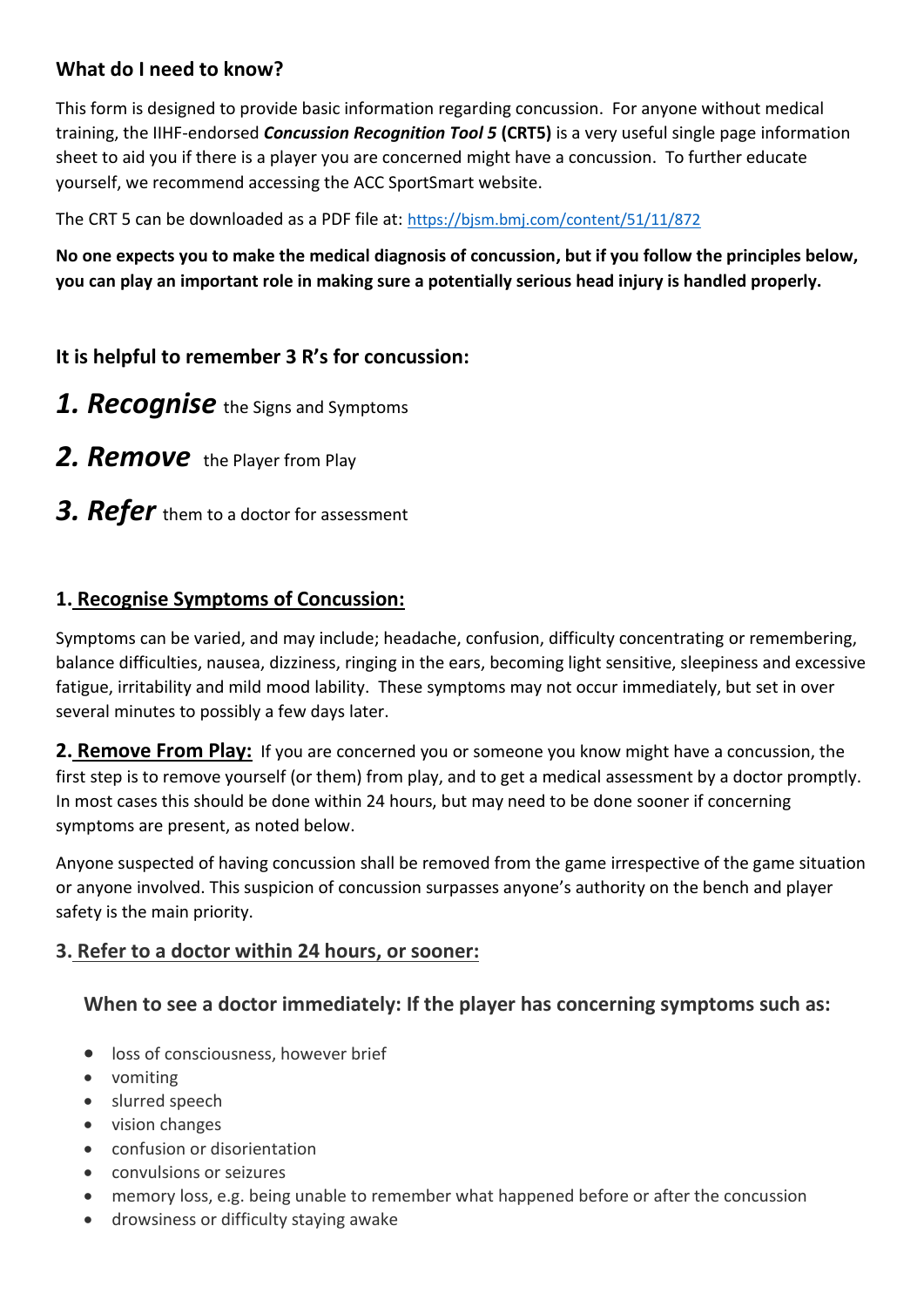- changes in mood or behaviour, eg unusual irritability
- a headache that gets worse and does not go away.
- weakness, numbness, or lack of physical co-ordination.

**If any of the above symptoms occur, take the player immediately to the Emergency Department or call 111 for emergency ambulance assistance.** 

**It is very important to carefully monitor a person who has had a head injury, as symptoms may develop later. It is very important that anyone who suffers a head injury be watched over the next 24 hours in case they do worsen.**

**You can call Healthline 0800 611 116 if you are unsure what you should do. Healthline is a free service that connects you with a registered nurse 24 hours a day, 7 days a week.** 

### **Treatment**

There's no specific medication or treatment that functions as an easy cure for concussion. Rest and pulling back on activities help the brain to recover, but you a gradual return to all activities can start early in your recovery. Do not try too much too fast. You should work out a recovery plan with your doctor. Other helpful advice includes:

- Concussion can have a wide variety of symptoms, and these can be unexpected and temporarily disruptive
- Have a graduated return to activity/academic work, and progress as discussed with your doctor.
- Recognise that you may need to activities that require a lot of thinking or concentration, eg working on the computer, playing video games, phone use, tv. Don't do these activities to the point of getting symptoms – know your limits and respect them.
- Do not drink any alcohol until you are fully recovered. Your brain needs all its energy to heal.
- Limit exposure to bright lights, loud sounds or other stimuli that make you feel worse.
- Stay hydrated.
- Your doctor can prescribe medication that can help some of your symptoms, such as nausea and headaches.
- You might need time off work and University work. Talk to your doctor.
- Do NOT return to ice hockey until cleared to do so by your doctor.

#### **Self-Care**

If you or someone you know has a minor head injury with no immediately worrying symptoms, try these ideas. If you have any concerns at all, see your doctor.

- Apply ice or a cool pack for 10 to 20 minutes, every two to four hours, for the next day or two. (Wrapped ice or a pack of frozen vegetables will work well.) This will reduce swelling of the scalp and help with the pain.
- Drink only clear fluids for the first 2 hours, to decrease the likelihood of vomiting.
- Take nothing stronger than paracetamol for pain.
- Rest someone must stay with the injured person if they sleep.
- Check every 2 hours to see if the person wakes easily (if asleep) and responds normally; that their behaviour and movements are normal; and that they know who they are and where they are.
- A responsible person should stay with the person for 24 hours after the injury.
- The injured person shouldn't drink any alcohol for 24 hours, and then only if symptom-free.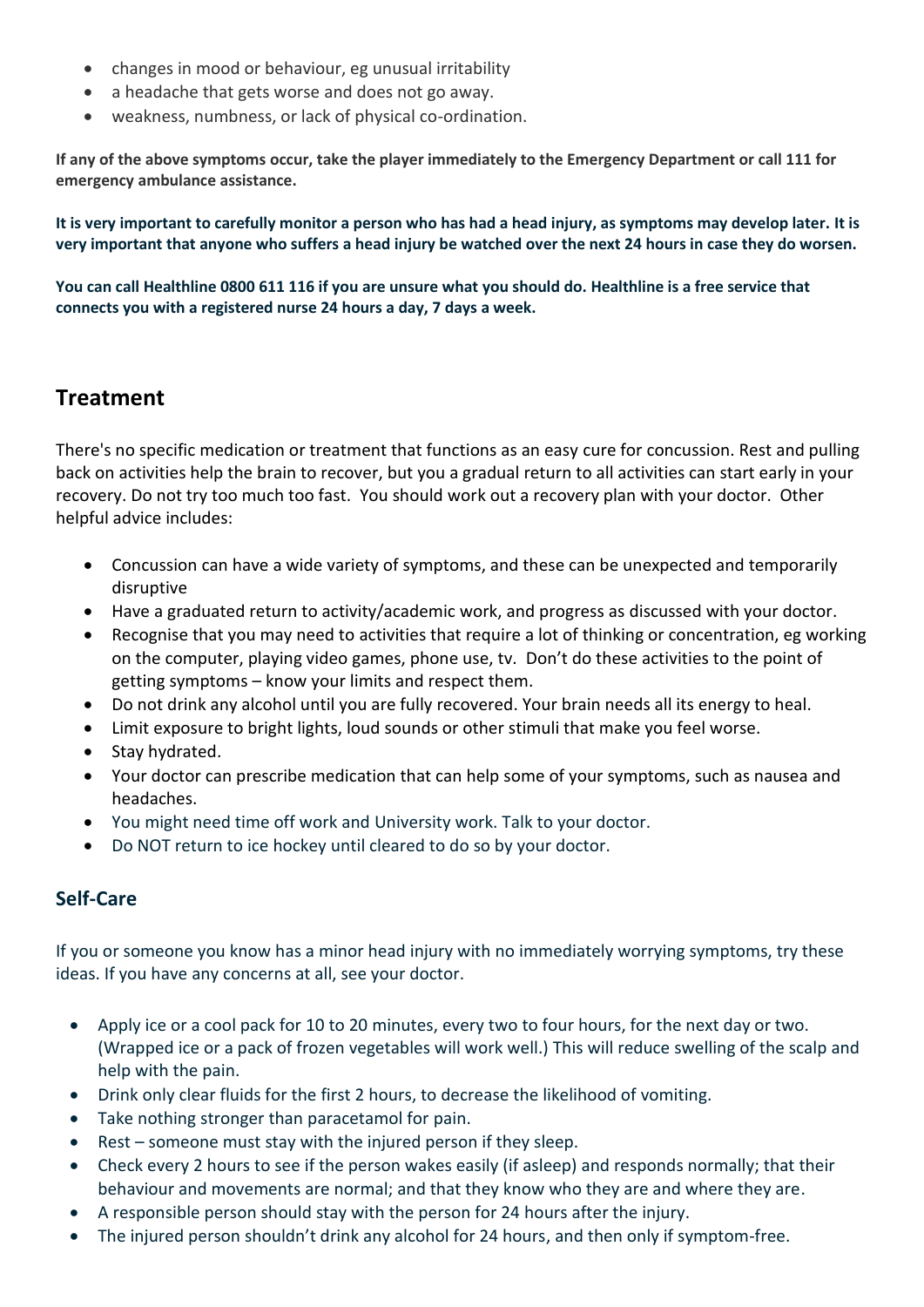• See a doctor within if there symptoms or concern for concussion

#### **Return to sport and other physical activity**

You should develop a plan with your doctor to gradually progress back to participation in sport. All sporting organisations in New Zealand are signatories to the 2017 *Consensus Statement on Concussion in Sport*, and require you to go through a graduated return to play program before return to full participation in sport. *The NZIHF requires you to have written medical clearance to return to contact training and play. Any contact play without this written clearance is prohibited.*

Even if you are not going to be involved in contact play after your injury, this gradual return approach is essential to your successful return to your pre-injury state of health.

The following 2 pages explain the basic outline for how to return to sport, work, and learning.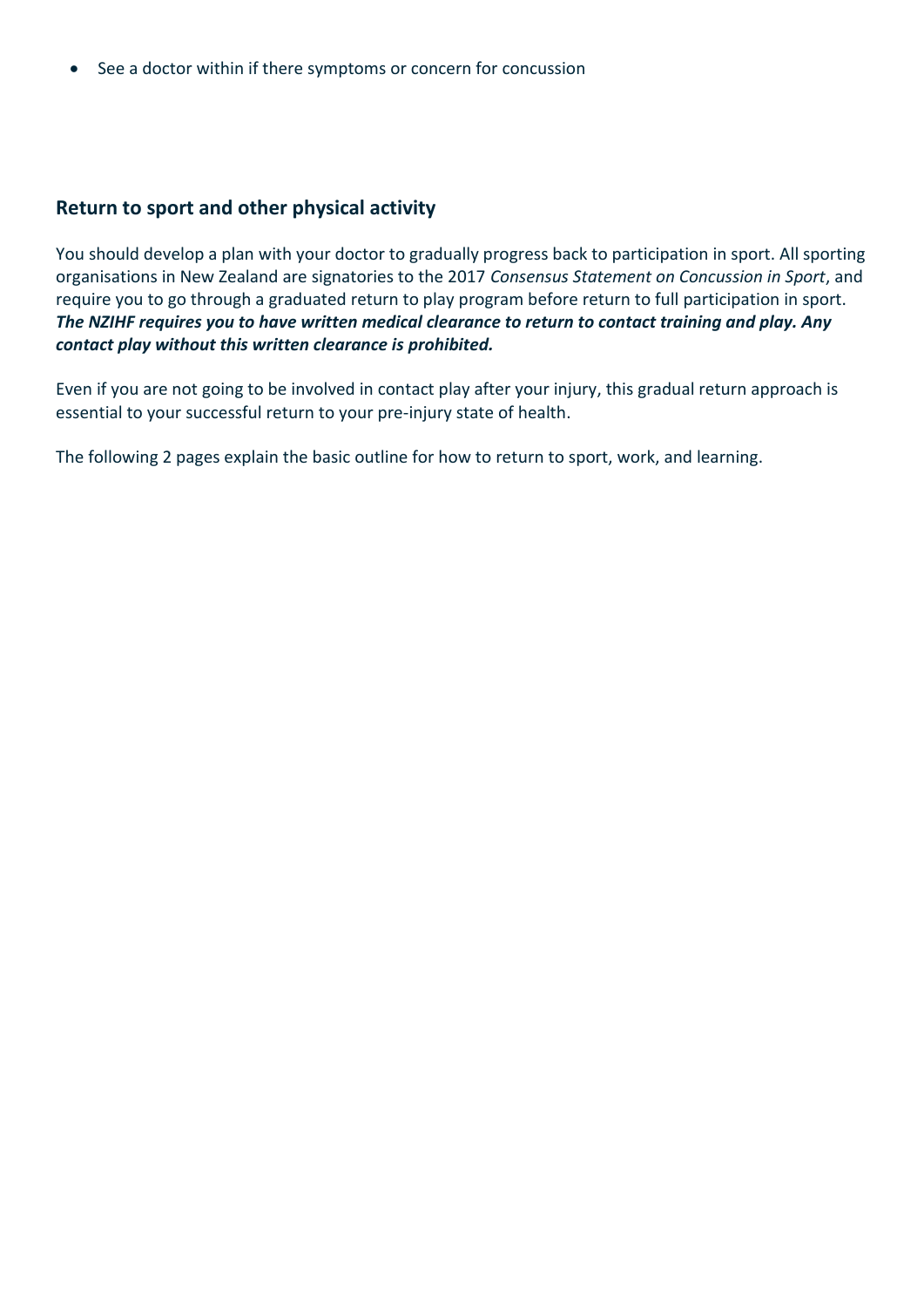# FACT SHEET

# **Concussion Recovery**.



**A concussion affects a person's ability to think and move. To ensure a full recovery and get safely back to school, work and sport it's important to follow best practice. This means following the Graduated Return to Learn/Work protocol, and completing the Graduated Return to Play if returning to sport. All ice hockey players are required to follow NZIHF concussion policy in order to return from concussion to play.** 

## **Graduated Return to Learn/Work (GRTL/W)**

You may need to miss a few days of school/work. You must be completely back to school/work before you return to sport. Start gradually, if something makes your symptoms worse, stop that activity and rest until you feel better.

| <b>Stage</b> | <b>Activity at Each Step</b>                                                                                                                                                                                      | <b>Goals of Each Stage</b>                                                              |
|--------------|-------------------------------------------------------------------------------------------------------------------------------------------------------------------------------------------------------------------|-----------------------------------------------------------------------------------------|
|              | Things you would normally do (e.g. reading,<br>texting, screen time) as long as they do not<br>increase symptoms (e.g. headaches, dizziness,<br>fatigue). Start with 5-15 min at a time and<br>gradually build up | No symptoms with things that you<br>would do at home                                    |
|              | Reading, checking emails, homework or other<br>thinking tasks                                                                                                                                                     | No symptoms with school or work<br>tasks completed at home                              |
|              | Gradually return to school/work. May need to<br>start with a half day at school/work or take<br>breaks during the day                                                                                             | Return gradually, guided by<br>symptoms. Start part-time and take<br>breaks when needed |
|              | Gradually return to school/work until a full day<br>can be tolerated, may need to take breaks<br>during the day to rest your brain                                                                                | Return to school/work full-time<br>guided by symptoms                                   |

If you continue to have symptoms with mental activity, stop the activity until symptoms ease, of consider doing the following:

- Start school/work later, only doing for half days, or going only to certain classes.
- 
- Allow extra time to finish projects/tasks. Complete repetition/memory cue
- Work in a quiet room and avoid noisy areas
- Take regular breaks during the day.
- Allow extra time to finish projects/tasks. Avoid doing more than one exam per day.
	- exercises.
	- Use a student helper/tutor.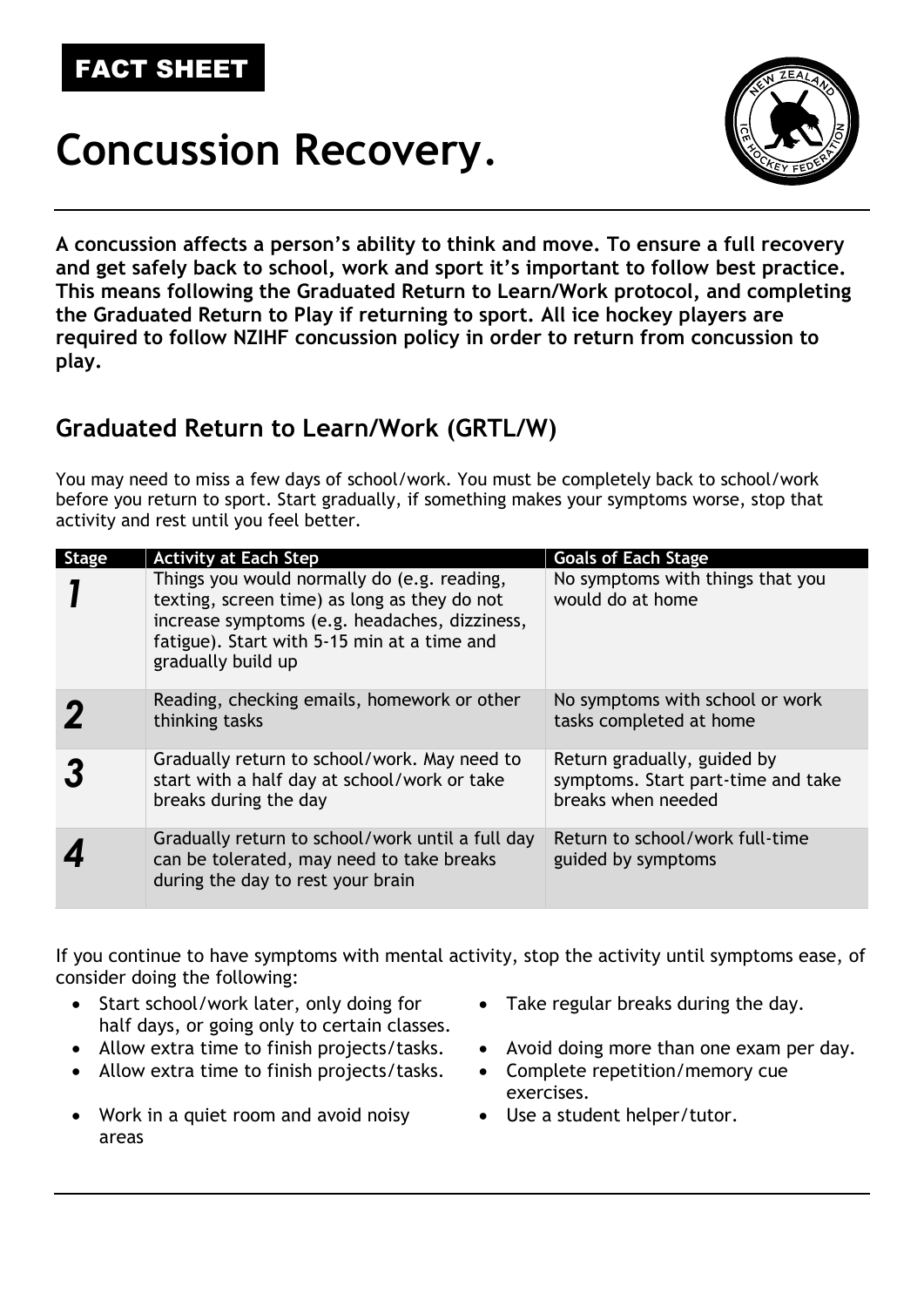## **Graduated Return to Play (GRTP) – Mandatory to Complete before return to play**

New Zealand Rugby (NZR) and ACC have spearheaded safe return to play policy in New Zealand. In cooperation with NZR, the NZIHF provides the following guide to GRTP. The mandatory stand-down period is 23 days for people under 19, and 21 days for people 19 and over. This is because children and adolescents often take longer to recover.

*Remember these timeframes are a minimum. You may need to spend longer in each stage depending on how you feel. If at any stage you feel worse, you need to return to the previous stage until you feel better. You should develop and follow your plan under the guidance of your doctor.*

|                                                                                                                  | <b>Stage</b>                     | What to Do                                                                                  | <b>Goals</b>                                                          | <b>Timeframes:</b><br>Under 19 | $19+$   |  |
|------------------------------------------------------------------------------------------------------------------|----------------------------------|---------------------------------------------------------------------------------------------|-----------------------------------------------------------------------|--------------------------------|---------|--|
|                                                                                                                  | Rest / No<br>activity            | Mental and physical<br>rest                                                                 | Avoid physical activity,<br>thinking tasks and<br>screens             | 2 Days                         | 2 Days  |  |
|                                                                                                                  | Light to<br>moderate<br>exercise | Symptom-guided<br>activities such as<br>walking, jogging or<br>stationary cycling           | Increase heart rate                                                   | 14 Days                        | 14 Days |  |
| 3                                                                                                                | Moderate to<br>high exercise     | Running/skating<br>drills, no impact<br>activities                                          | Increased heart rate and<br>movement                                  | 2 Days                         | 1 Day   |  |
|                                                                                                                  | Non-contact<br>training drills   | Progression to<br>more complex<br>training drills:<br>passing, shooting,<br>weight training | Exercise, coordination<br>and thinking components                     | 2 Days                         | 1 Day   |  |
| ***Mandatory: Obtain written medical clearance from a doctor***<br>No progression unless written clearance given |                                  |                                                                                             |                                                                       |                                |         |  |
| 5                                                                                                                | <b>Full contact</b><br>practice  | May participate in<br>normal training<br>activities (contact<br>training)                   | Restore confidence and<br>assess function skills by<br>coaching staff | 2 Days                         | 2 Days  |  |
| 6                                                                                                                | After 24 hrs<br>return to play   | Player<br>rehabilitated                                                                     | Recover and return to<br>play                                         | 1 Day                          | 1 Day   |  |

In some cases, symptoms may be prolonged or a gradual return to activity may not be tolerated. If recover is lengthy, a concussion specialist or clinic can help with rehabilitation. If you are under 19 and are still having symptoms after 4 weeks or over 19 and still having symptoms after 2 weeks you need to go back to you doctor.